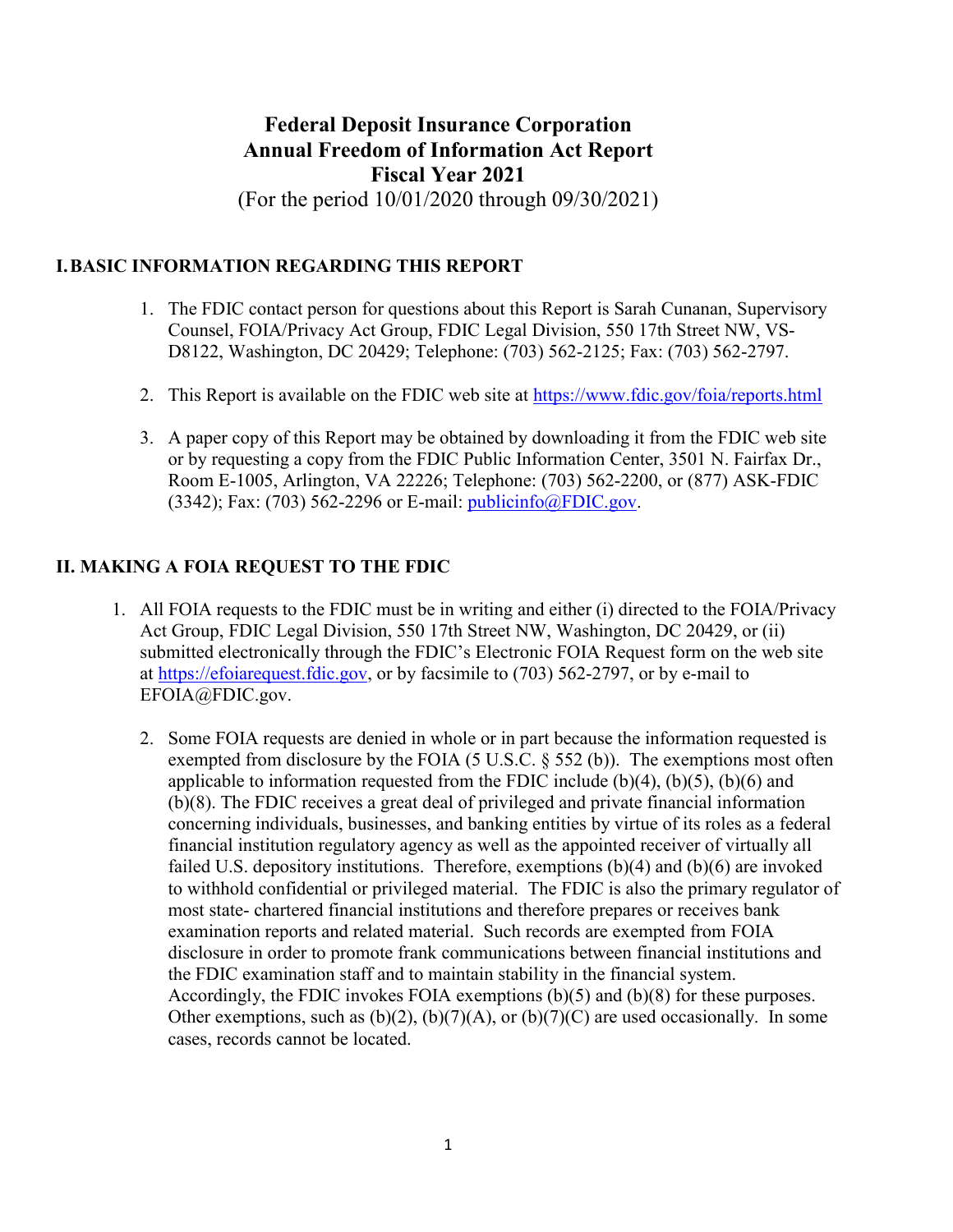3. The FDIC's Freedom of Information Act regulations are available on the FDIC web site at [https://www.fdic.gov/regulations/laws/rules/2000-50.html#2000part309.](https://www.fdic.gov/regulations/laws/rules/2000-50.html#2000part309) The FDIC Records Fee Schedule is set forth below and it is also available at https://www.fdic.gov/foia/fees.html

#### **Federal Deposit Insurance Corporation Records Fee Schedule**  March 1, 2012

 In accordance with 12 C.F.R. § 309.5(f), the Federal Deposit Insurance from the above date of issuance. Persons requesting records from the FDIC shall C.F.R. § 309.5(f), unless such costs are less than \$10.00. The following fees shall be in effect until further notice. Corporation hereby sets forth the fees to be charged for the production of agency records. These fees will be effective for requests submitted thirty days or more be charged for the direct costs of search, review and duplication as set forth at 12

Hourly labor rates:

 Executive level staff -- \$121.00 Professional level staff -- \$83.00 Clerical level staff -- \$36.00

Duplication:

 CD/DVD - \$5.00 \$0.20 per page

Special products:

Certain reports, manuals and other products are offered at set prices by agency components which produce them. Prices may be obtained upon request.

#### **III. ACRONYMS, DEFINITIONS, AND EXEMPTIONS**

- 1. There are no FDIC-specific acronyms or other terms used in this Report.
- 2. Definition of terms used in this Report:
	- a. **Administrative Appeal**  a request to a federal agency asking that it review at a higher administrative level a FOIA determination made by the agency at the initial request level.
	- b. **Average Number**  the number obtained by dividing the sum of a group of numbers by the quantity of numbers in the group. For example, of 3, 7, and 14, the average number is 8.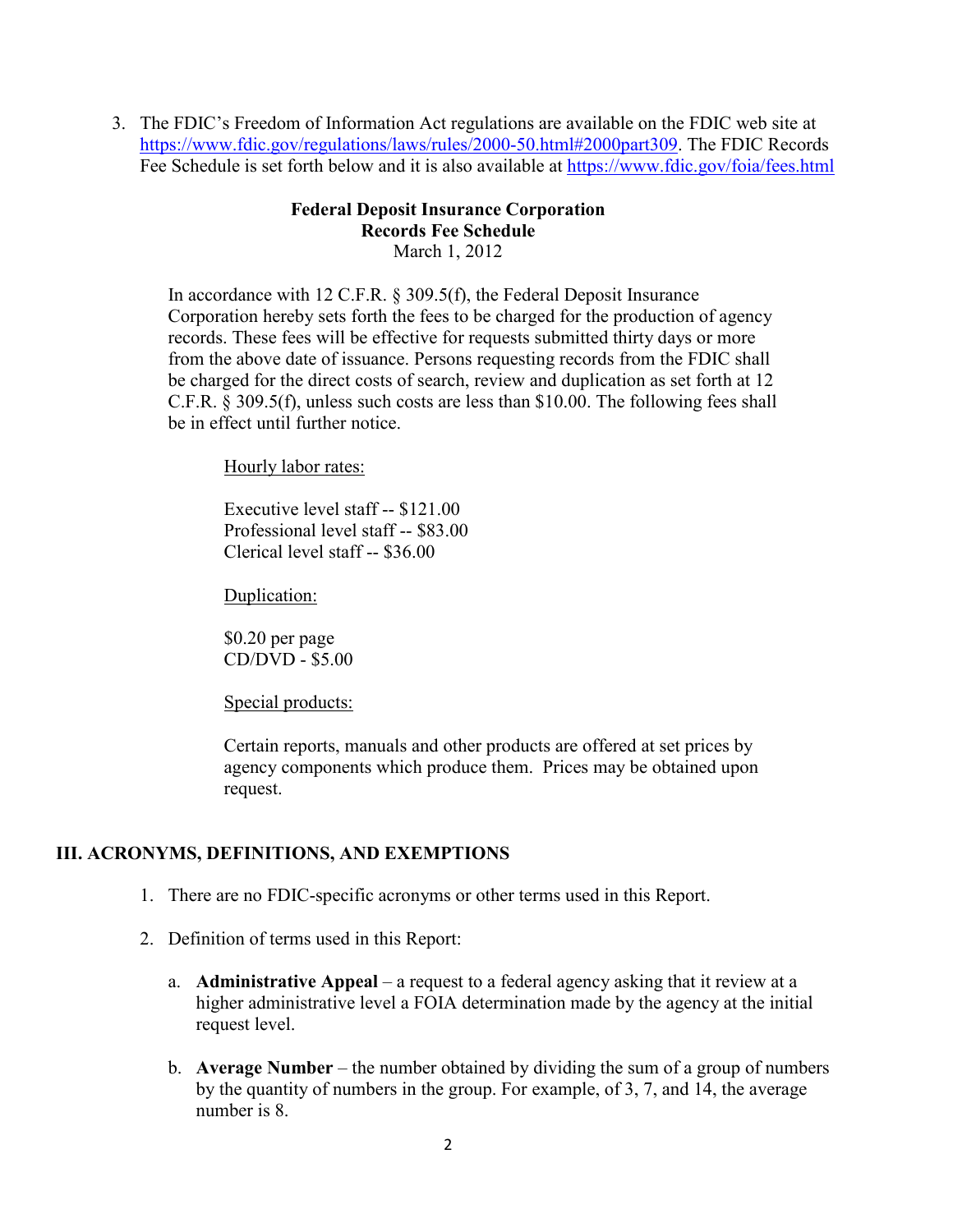- c. **Backlog**  the number of requests or administrative appeals that are pending at an agency at the end of the fiscal year that are beyond the statutory time period for a response.
- d. **Component**  for agencies that process requests on a decentralized basis, a "component" is an entity, also sometimes referred to as an Office, Division, Bureau, Center, or Directorate, within the agency that processes FOIA requests. The FOIA now requires that agencies include in their Annual FOIA Report data for both the agency overall and for each principal component of the agency.
- e. **Consultation**  the procedure whereby the agency responding to a FOIA request first forwards a record to another agency or component within the same agency for its will then respond to the FOIA requester. review because that other agency has an interest in the document. Once the agency in receipt of the consultation finishes its review of the record, it responds back to the agency or component within the same agency that forwarded it. That agency, in turn,
- f. **Exemption 3 Statute**  a federal statute that exempts information from disclosure and which the agency relies on to withhold information under subsection (b)(3) of the FOIA.
- g. **FOIA Request**  a FOIA request is generally a request to a federal agency for access organization, or a particular topic of interest. FOIA requests also include requests both the access provisions of the FOIA as well as those of the Privacy Act, FOIA are included in this Report. Additionally, a FOIA request includes records referred to to records concerning another person (i.e., a "third-party" request), or concerning an made by requesters seeking records concerning themselves (i.e., "first-party" requests) when those requesters are not subject to the Privacy Act, such as non-U.S. citizens. Moreover, because all first-party requesters should be afforded the benefit of requests also include any first-party requests where an agency determines that it must search beyond its Privacy Act "systems of records" or where a Privacy Act exemption applies, and the agency looks to FOIA to afford the greatest possible access. All requests which require the agency to utilize the FOIA in responding to the requester the agency for processing and direct response to the requester. It does not, however, include records for which the agency has received a consultation from another agency. (Consultations are reported separately in Section XII of this Report.)
- h. **Full Grant**  an agency decision to disclose all records in full in response to a FOIA request.
- request. i. **Full Denial**  an agency decision not to release any records in response to a FOIA request because the records are exempt in their entireties under one or more of the FOIA exemptions, or because of a procedural reason, such as when no records could be located.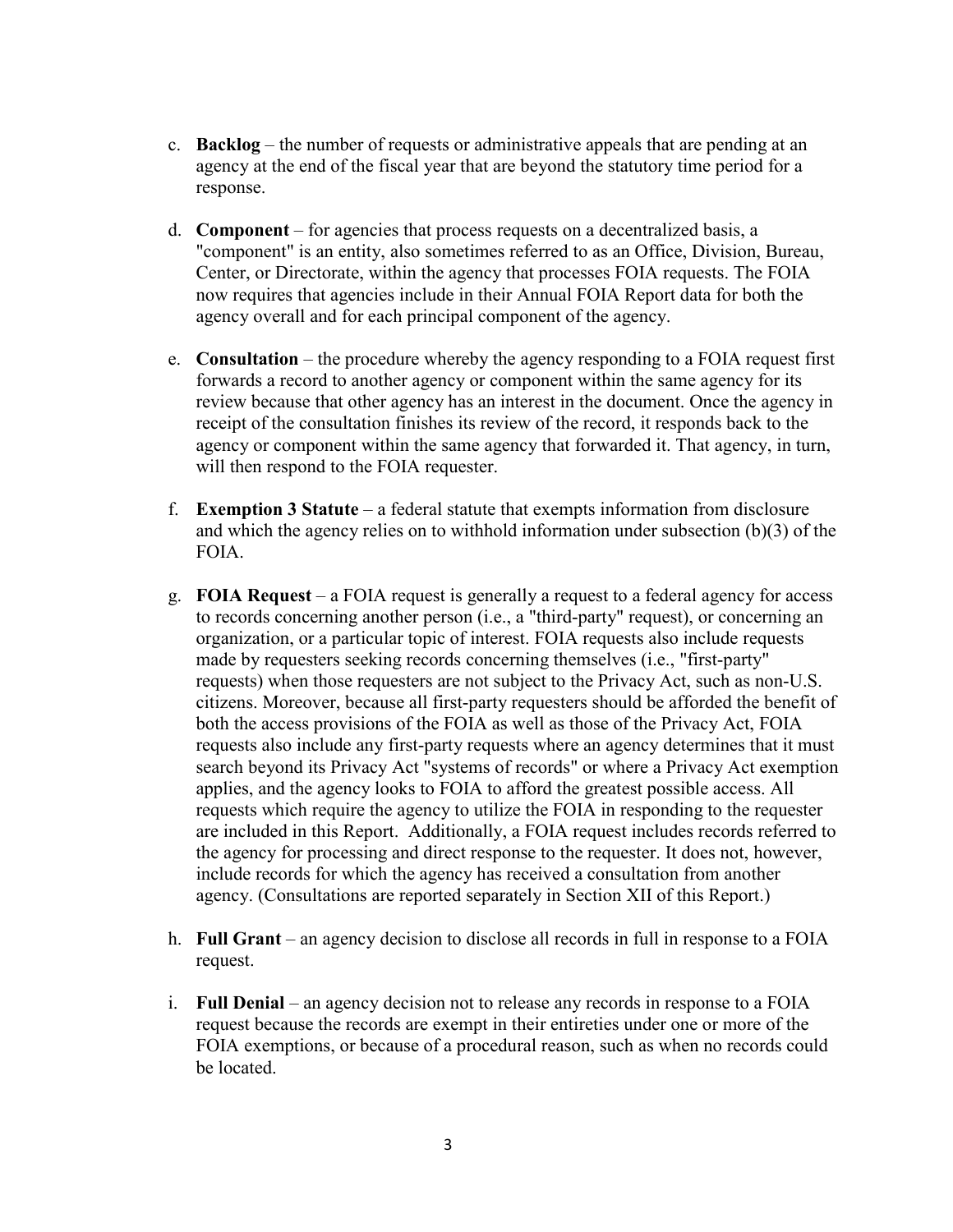- j. **Median Number**  the middle, not average, number. For example, of 3, 7, and 14, the median number is 7.
- k. **Multi-Track Processing**  a system in which simple requests requiring relatively processing are placed in yet another track. Requests in each track are processed on a minimal review are placed in one processing track and more voluminous and complex requests are placed in one or more other tracks. Requests granted expedited first in/first out basis.
	- i. **Expedited Processing**  an agency will process a FOIA request on an processing as set forth in the statute and in agency regulations. expedited basis when a requester satisfies the requirements for expedited
	- ii. **Simple Request**  a FOIA request that an agency using multi-track processing simplicity of the records requested. places in its fastest (non-expedited) track based on the low volume and/or
	- iii. **Complex Request**  a FOIA request that an agency using multi-track processing places in a slower track based on the high volume and/or complexity of the records requested.
- l. **Partial Grant/Partial Denial**  in response to a FOIA request, an agency decision to the FOIA, or to otherwise deny a portion of the request for a procedural reason. disclose portions of the records and to withhold other portions that are exempt under
- the FOIA, or to otherwise deny a portion of the request for a procedural reason. m. **Pending Request or Pending Administrative Appeal**  a request or administrative appeal for which an agency has not taken final action in all respects.
- n. **Perfected Request**  a request for records which reasonably describes such records and procedures to be followed. and is made in accordance with published rules stating the time, place, fees (if any)
- o. **Processed Request or Processed Administrative Appeal**  a request or administrative appeal for which an agency has taken final action in all respects.
- p. **Range in Number of Days**  the lowest and highest number of days to process requests or administrative appeals.
- q. **Time Limits**  the time period in the statute for an agency to respond to a FOIA request (ordinarily twenty working days from receipt of a perfected FOIA request).
- 3. Concise descriptions of the nine FOIA exemptions:
	- a. **Exemption 1**: classified national defense and foreign relations information.
	- b. **Exemption 2**: information that is related solely to the internal personnel rules and practices of an agency.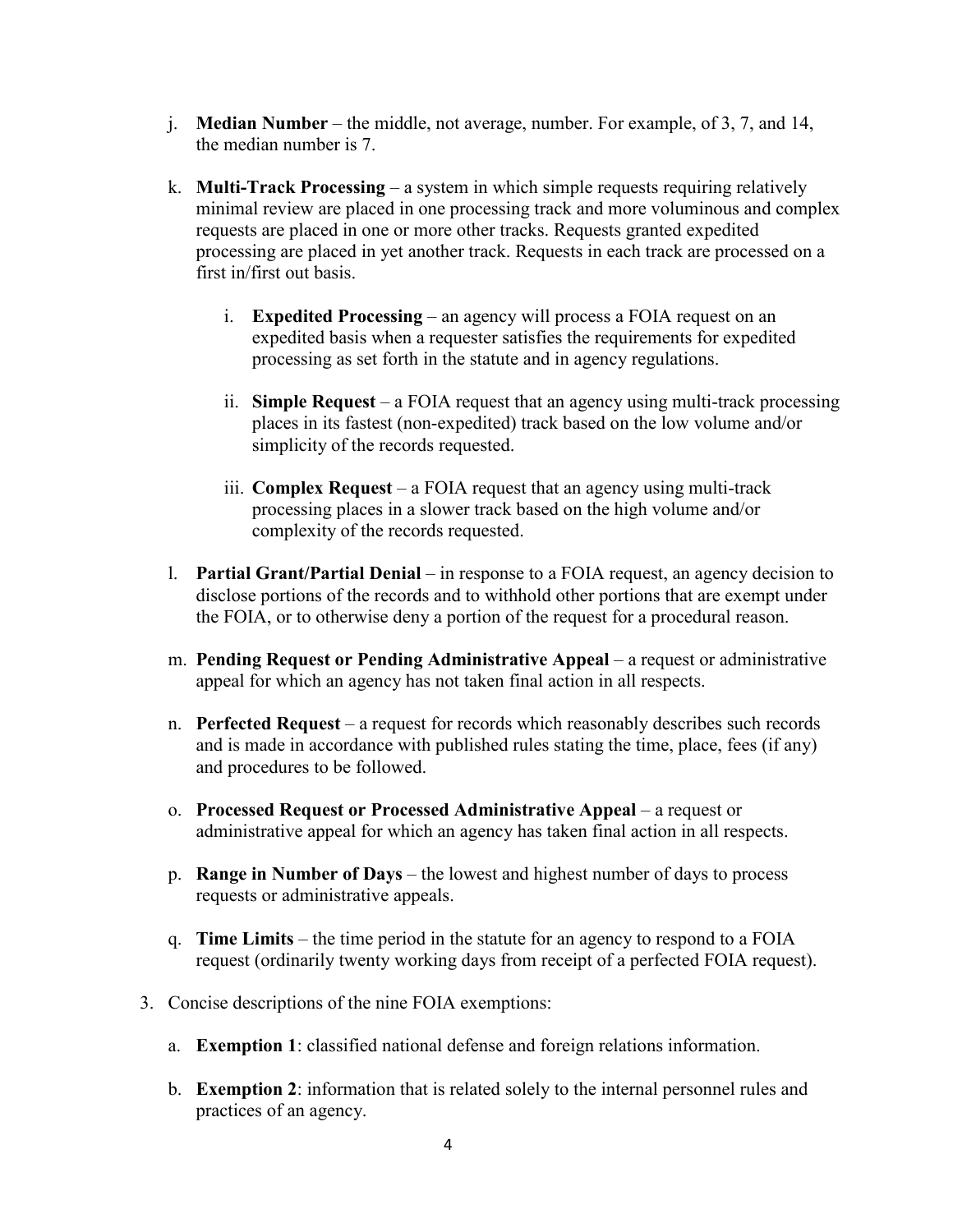- c. **Exemption 3**: information that is prohibited from disclosure by another federal law.
- d. **Exemption 4**: trade secrets and other confidential business information.
- e. **Exemption 5**: inter-agency or intra-agency communications that are protected by legal privileges.
- f. **Exemption 6**: information involving matters of personal privacy.
- disclose the identity of a confidential source, (E) would disclose techniques and g. **Exemption 7**: records or information compiled for law enforcement purposes, to the extent that the production of those records (A) could reasonably be expected to interfere with enforcement proceedings, (B) would deprive a person of a right to a fair trial or an impartial adjudication, (C) could reasonably be expected to constitute an unwarranted invasion of personal privacy, (D) could reasonably be expected to procedures for law enforcement investigations or prosecutions, or would disclose guidelines for law enforcement investigations or prosecutions, or (F) could reasonably be expected to endanger the life or physical safety of any individual.
- h. **Exemption 8**: information relating to the supervision of financial institutions.
- i. **Exemption 9**: geological information on wells.

| Statute                             | Type of<br>Information<br>Withheld | Case Citation                                          | Agency/ | Number of<br>Times<br>Component Relied upon<br>by Agency/<br>Component | <b>Total Number</b><br>Of Times<br>Relied<br>Upon by<br>Agency<br>Overall |
|-------------------------------------|------------------------------------|--------------------------------------------------------|---------|------------------------------------------------------------------------|---------------------------------------------------------------------------|
| 13 U.S.C. $\S$ $\S$ $8(b)$ , $9(a)$ | Certain census<br>data             | Baldrige v. Shapiro, 455 U.S. 345, FDIC<br>355 (1982). |         |                                                                        |                                                                           |

### **IV. EXEMPTION 3 STATUTES**

 $\overline{\phantom{a}}$ 

### **V.A. FOIA REQUESTS -- RECEIVED, PROCESSED AND PENDING FOIA REQUESTS**

| Agency / Component | Number of Requests  | Number of         | Number of                 | Number of Requests |
|--------------------|---------------------|-------------------|---------------------------|--------------------|
|                    | Pending as of Start | Requests Received | <b>Requests Processed</b> | Pending as of End  |
|                    | of Fiscal Year      | in Fiscal Year    | in Fiscal Year            | of Fiscal Year     |
| <b>FDIC</b>        | 34 <sup>1</sup>     | 312               | 295                       |                    |

<span id="page-4-0"></span><sup>&</sup>lt;sup>1</sup> After reviewing its database, FDIC adjusted the number of requests pending as of the start of the Fiscal Year.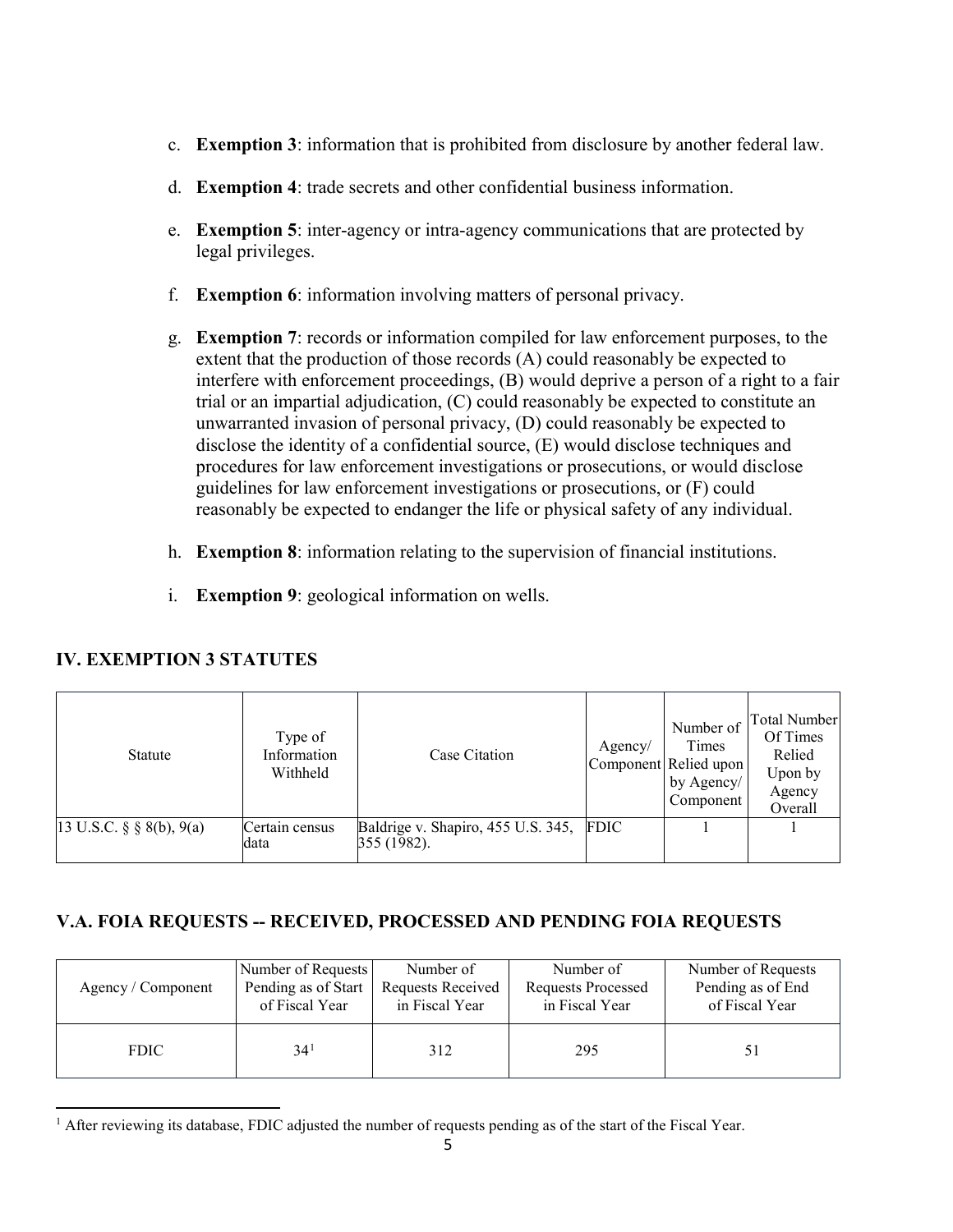# **V.B.(1). DISPOSITION OF FOIA REQUESTS -- ALL PROCESSED REQUESTS**

|                        |                             | Number .                                        |                                                        |               |                                                                                             |    |      | Number of Full Denials Based on Reasons Other than Exemptions  |                                   |     |                                             |                |     |
|------------------------|-----------------------------|-------------------------------------------------|--------------------------------------------------------|---------------|---------------------------------------------------------------------------------------------|----|------|----------------------------------------------------------------|-----------------------------------|-----|---------------------------------------------|----------------|-----|
| Agency.<br>Component ` | Number<br>of Full<br>Grants | of<br>Partial<br>Grants /<br>Partial<br>Denials | Number of<br>Full<br>Denials<br>Based on<br>Exemptions | No<br>Records | All<br>Records<br>Referred to Request<br>Another Withdrawn Reason<br>Component<br>or Agency |    | Fee- | Records<br>not<br>awn<br>Reasonably Avenue Record<br>Described | Improper<br><b>FOIA</b><br>Reason | Not | Duplicate Explain<br>Request in Chart TOTAL | Other<br>Below |     |
| <b>FDIC</b>            | 37                          | 66                                              |                                                        | 20            | 0                                                                                           | 14 |      | 34                                                             | 55                                | 32  | 9                                           |                | 295 |

### **V.B.(2). DISPOSITION OF FOIA REQUESTS -- "OTHER" REASONS FOR "FULL DENIALS BASED ON REASONS OTHER THAN EXEMPTIONS"**

| Agency $\sqrt{ }$<br>Component | Description of "Other" Reasons for Denials from Chart B(1) | Number of Times<br>"Other" Reason<br>Was Relied Upon | <b>TOTAL</b> |
|--------------------------------|------------------------------------------------------------|------------------------------------------------------|--------------|
| <b>FDIC</b>                    | N/A                                                        |                                                      |              |

### **V.B.(3). DISPOSITION OF FOIA REQUESTS -- NUMBER OF TIMES EXEMPTIONS APPLIED**

| Agency/<br>Component | Ex.1             |  |    | Ex. 2   Ex. 3   Ex. 4   Ex. 5   Ex. 6 | Ex.<br>7(A) | Ex.<br>7(B) | Ex.<br>7(C) | Ex.<br>7(D) | Ex.<br>7(E) | Ex.<br>7(F) | Ex. 8 | Ex. 9 |
|----------------------|------------------|--|----|---------------------------------------|-------------|-------------|-------------|-------------|-------------|-------------|-------|-------|
| <b>FDIC</b>          | $\boldsymbol{0}$ |  | 34 | 81                                    | $\sim$<br>∽ |             |             |             |             |             | 10    |       |

### **VI.A. ADMINISTRATIVE APPEALS OF INITIAL DETERMINATIONS OF FOIA REQUESTS -- RECEIVED, PROCESSED, AND PENDING ADMINISTRATIVE APPEALS**

| Agency / Component | Number of Appeals<br>Pending as of Start<br>of Fiscal Year | Number of<br>Appeals Received<br>in Fiscal Year | Number of Appeals<br>Processed in Fiscal Year | Number of Appeals<br>Pending as of End<br>of Fiscal Year |
|--------------------|------------------------------------------------------------|-------------------------------------------------|-----------------------------------------------|----------------------------------------------------------|
| <b>FDIC</b>        |                                                            |                                                 |                                               |                                                          |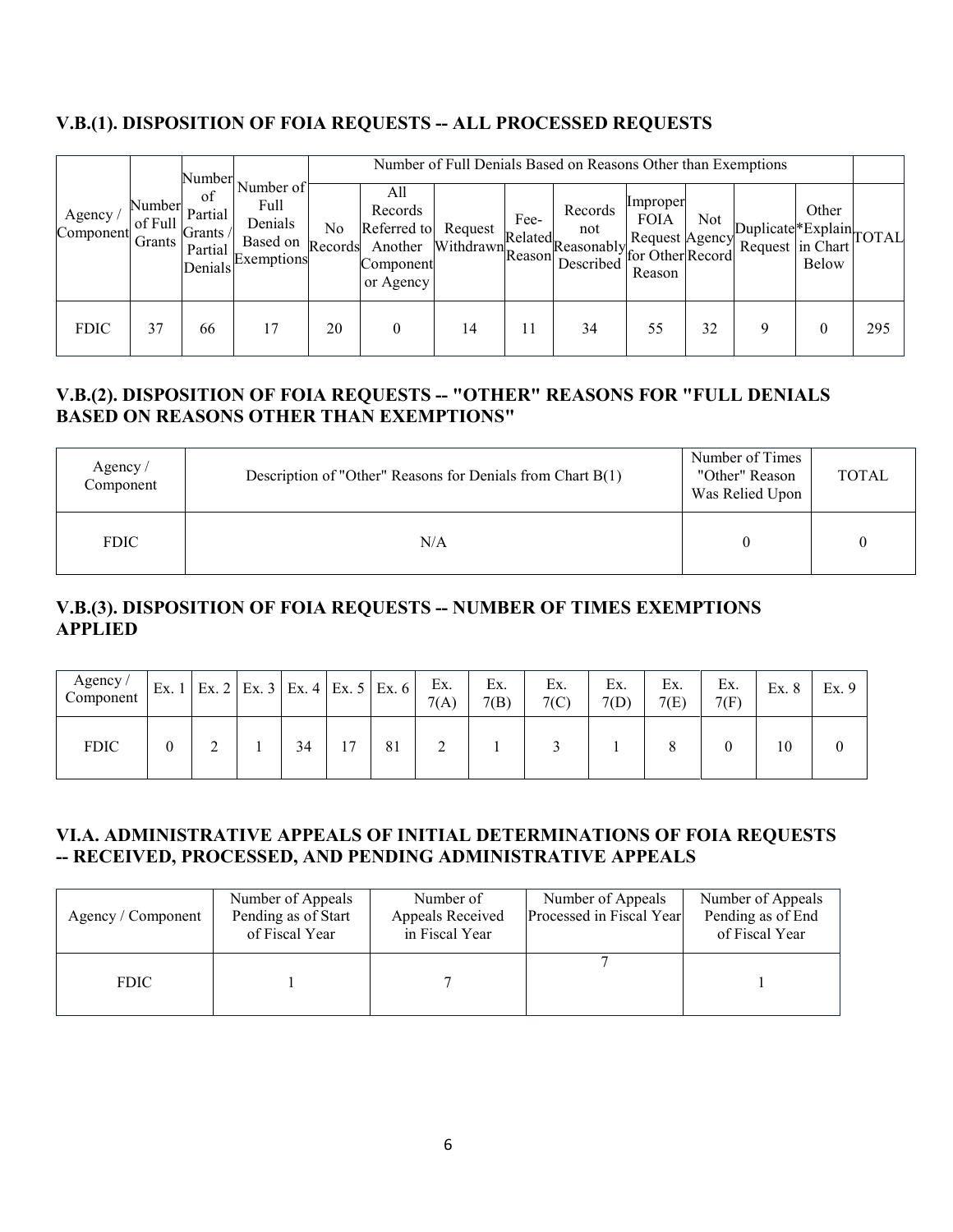#### **VI.B. DISPOSITION OF ADMINISTRATIVE APPEALS -- ALL PROCESSED APPEALS**

| Agency / Component | Number Affirmed<br>on Appeal | Number Partially<br>1 Affirmed & Partially Number Completely Number of Appeals<br>Reversed/Remanded Reversed/Remanded Closed for Other<br>on Appeal | on Appeal | Reasons | <b>TOTAL</b> |
|--------------------|------------------------------|-----------------------------------------------------------------------------------------------------------------------------------------------------|-----------|---------|--------------|
| <b>FDIC</b>        |                              |                                                                                                                                                     |           |         |              |

# **VI.C.(1). REASONS FOR DENIAL ON APPEAL -- NUMBER OF TIMES EXEMPTIONS APPLIED**

| Agency/<br>Component | Ex.1 | Ex. 2   Ex. 3   Ex. 4 | Ex. 5 | Ex. 6 | Ex.<br>7(A) | Ex.<br>7(B) | Ex.<br>7(C) | Ex.<br>7(D) | Ex.<br>7(E) | Ex.<br>7(F) | Ex. $8$ Ex. $9$ |
|----------------------|------|-----------------------|-------|-------|-------------|-------------|-------------|-------------|-------------|-------------|-----------------|
| <b>FDIC</b>          |      |                       |       | ∸     |             |             |             |             |             |             |                 |

# **VI.C.(2). REASONS FOR DENIAL ON APPEAL -- REASONS OTHER THAN EXEMPTIONS**

| Agency $/$<br>Component Records | No | Records<br>Referred<br>Request<br>Level | Request<br>$\int$ at Initial $\left $ Withdrawn | Fee-<br>Reason | Records not<br>Related Reasonably<br>Described | Improper<br>Request<br>for Other<br>Reasons | <b>Not</b> | Duplicate Request<br>Agency Request | in       | Appeal<br>Based<br>Solely on<br>Denial of<br>Record or Appeal Litigation Request for<br>Expedited<br>Processing | Other<br>*Explain<br>in chart<br>below |
|---------------------------------|----|-----------------------------------------|-------------------------------------------------|----------------|------------------------------------------------|---------------------------------------------|------------|-------------------------------------|----------|-----------------------------------------------------------------------------------------------------------------|----------------------------------------|
| <b>FDIC</b>                     |    |                                         |                                                 | 0              |                                                | 0                                           | $\theta$   | $\Omega$                            | $\Omega$ |                                                                                                                 | 0                                      |

# **VI.C.(3). REASONS FOR DENIAL ON APPEAL -- "OTHER" REASONS**

| Agency / Component | Description of "Other" Reasons for Denial on Appeal from Chart $C(2)$ | Number of Times<br>"Other" Reason Was<br>Relied Upon | <b>TOTAL</b> |
|--------------------|-----------------------------------------------------------------------|------------------------------------------------------|--------------|
| <b>FDIC</b>        | N/A                                                                   |                                                      |              |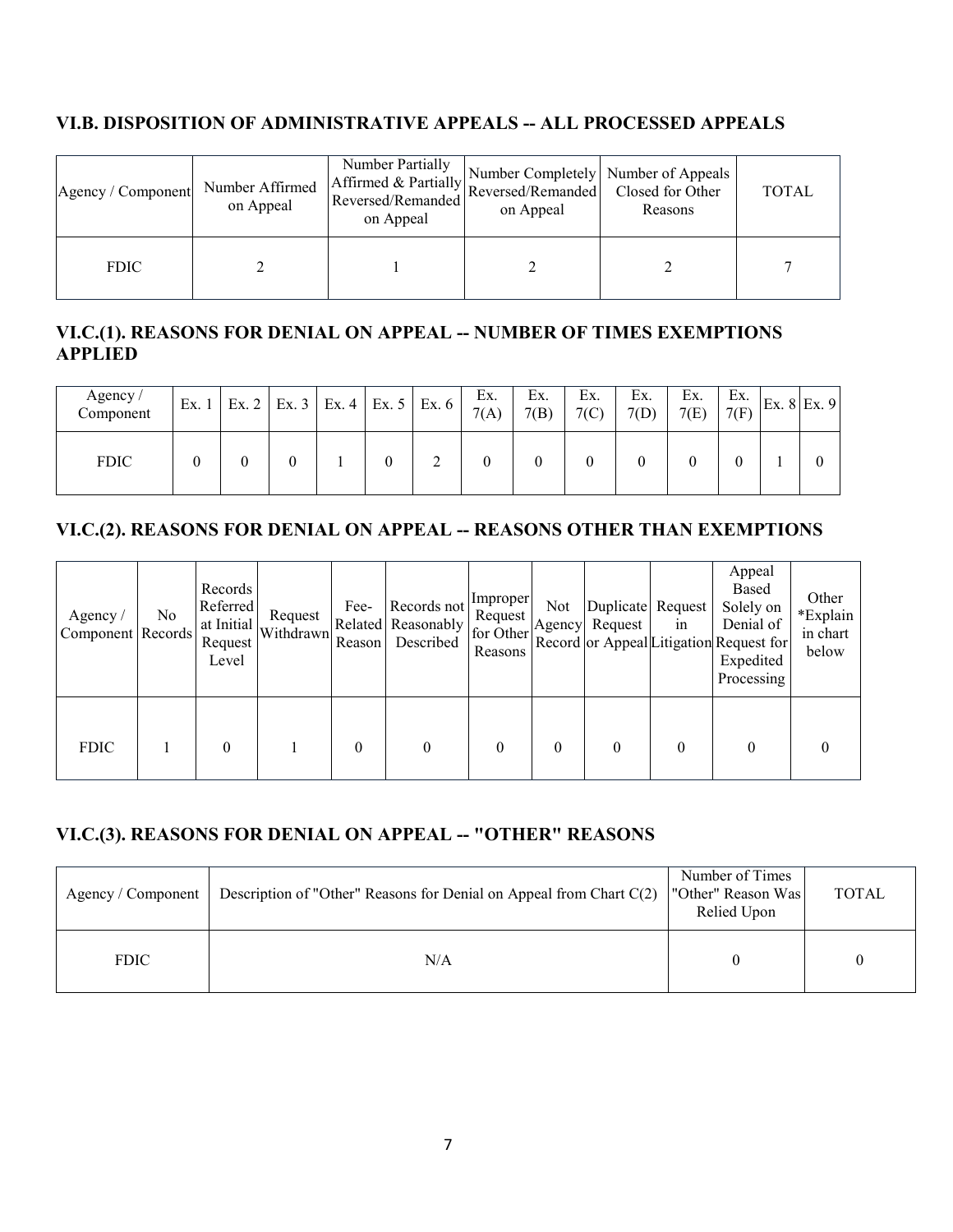### **VI.C.(4). RESPONSE TIME FOR ADMINISTRATIVE APPEALS**

| Agency / Component |       | Median Number of Days   Average Number of Days   Lowest Number of Days | <b>Highest Number</b><br>of Davs |
|--------------------|-------|------------------------------------------------------------------------|----------------------------------|
| <b>FDIC</b>        | 20.00 | 25.14                                                                  | 46.00                            |

### **VI.C.(5). TEN OLDEST PENDING ADMINISTRATIVE APPEALS**

| Agency/<br>Component |                           | 10 <sub>th</sub><br>Oldest<br>Appeal | 9th | 8th | 7th | 6th | 5th | 4th      | 3rd | 2nd | Oldest<br>Appeal |
|----------------------|---------------------------|--------------------------------------|-----|-----|-----|-----|-----|----------|-----|-----|------------------|
|                      | Date of Appeal            | N/A                                  | N/A | N/A | N/A | N/A | N/A | N/A      | N/A | N/A | 2021-08-17       |
| <b>FDIC</b>          | Number of Days<br>Pending | $\boldsymbol{0}$                     |     | 0   | 0   | 0   |     | $\theta$ |     |     | 31               |

### **VII.A. FOIA REQUESTS -- RESPONSE TIME FOR ALL PROCESSED PERFECTED REQUESTS**

|                                | <b>SIMPLE</b>                                                                                                                                                                           |       |  |     |    | <b>COMPLEX</b> |  |     |  | <b>EXPEDITED PROCESSING</b> |                                                                                                                 |  |  |
|--------------------------------|-----------------------------------------------------------------------------------------------------------------------------------------------------------------------------------------|-------|--|-----|----|----------------|--|-----|--|-----------------------------|-----------------------------------------------------------------------------------------------------------------|--|--|
| Agency $\sqrt{ }$<br>Component | Median Average Lowest Highest Median Average Lowest Highest Median Average Lowest Highest<br>Number Number Number Number Number Number Number Number Number Number Number Number Number |       |  |     |    |                |  |     |  |                             | of Days of Days of Days of Days of Days of Days of Days of Days of Days of Days of Days of Days of Days of Days |  |  |
| <b>FDIC</b>                    |                                                                                                                                                                                         | 14.35 |  | 340 | 21 | 40.95          |  | 725 |  |                             |                                                                                                                 |  |  |

### **VII.B. PROCESSED REQUESTS -- RESPONSE TIME FOR PERFECTED REQUESTS IN WHICH INFORMATION WAS GRANTED**

|                      | <b>SIMPLE</b> |       |  |    | <b>COMPLEX</b> |                                                                                                                                                                                                                                                                                                                                |  |     | <b>EXPEDITED PROCESSING</b> |  |  |  |
|----------------------|---------------|-------|--|----|----------------|--------------------------------------------------------------------------------------------------------------------------------------------------------------------------------------------------------------------------------------------------------------------------------------------------------------------------------|--|-----|-----------------------------|--|--|--|
| Agency/<br>Component |               |       |  |    |                | Median Average Lowest   Highest   Median   Average   Lowest   Highest   Median   Average   Lowest   Highest  <br>Number Number Number Number Number Number Number Number Number Number Number Number Number<br>of Days of Days of Days of Days of Days of Days of Days of Days of Days of Days of Days of Days of Days of Days |  |     |                             |  |  |  |
| <b>FDIC</b>          |               | 12.28 |  | 69 | 25.5           | 45.26                                                                                                                                                                                                                                                                                                                          |  | 725 |                             |  |  |  |

### **VII.C. PROCESSED SIMPLE REQUESTS -- RESPONSE TIME IN DAY INCREMENTS**

| Agency/<br>Component |    | Days   Days   Days   Days   Days |  | $\vert$ <1-20   21-40   41-60   61-80   81-100 | 101-<br>120<br>Days | $121 -$<br>140<br>Days | $141-$<br>160 | $161 -$<br>180<br>Days Days I | 181-<br>200<br>Days | $201 -$<br>300<br>Days | $301 -$<br>400<br>Davs | $401 +$<br>Days | <b>TOTAL</b> |
|----------------------|----|----------------------------------|--|------------------------------------------------|---------------------|------------------------|---------------|-------------------------------|---------------------|------------------------|------------------------|-----------------|--------------|
| <b>FDIC</b>          | 95 | 13                               |  |                                                |                     |                        | 0             |                               |                     |                        |                        |                 |              |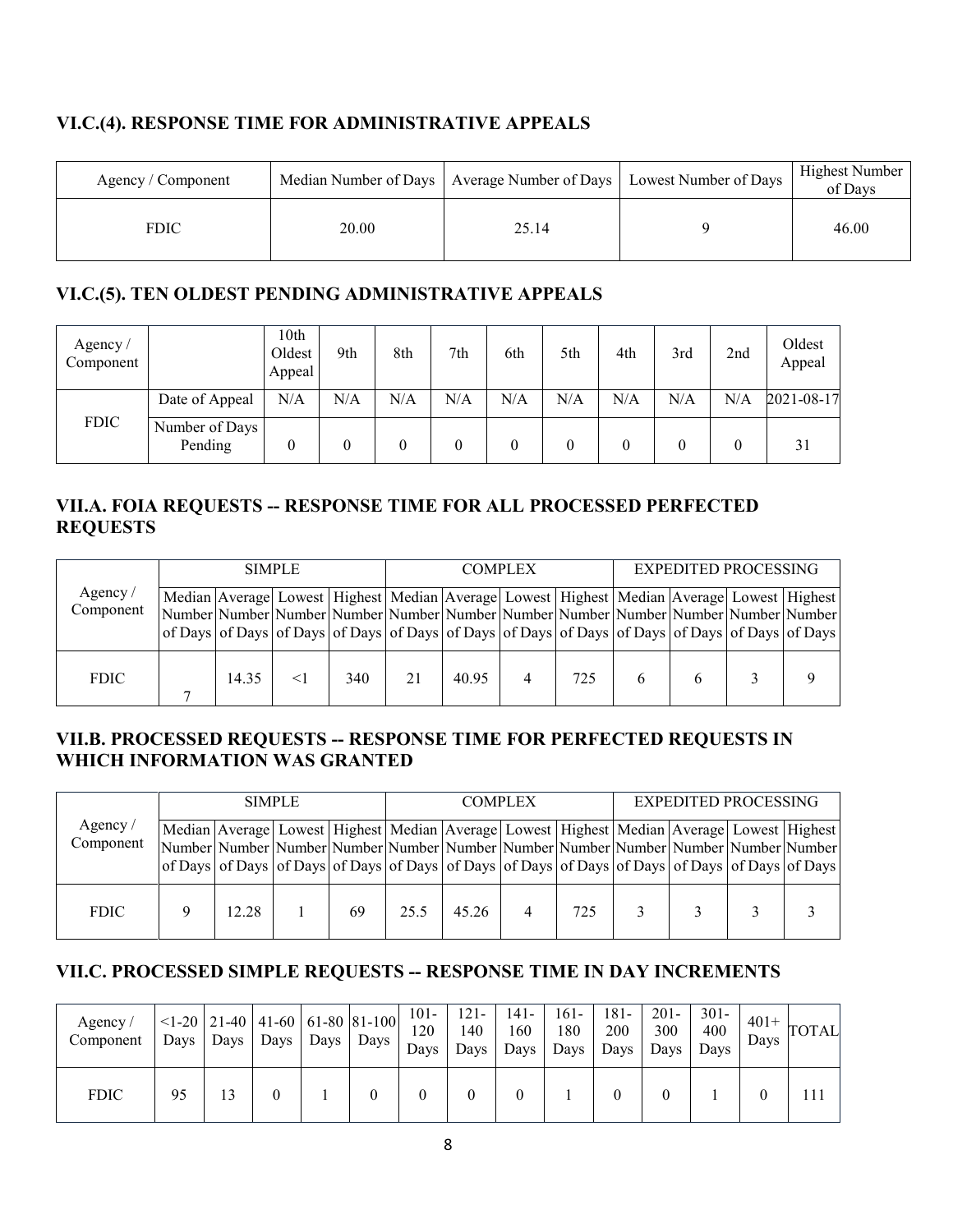# **VII.C. PROCESSED COMPLEX REQUESTS -- RESPONSE TIME IN DAY INCREMENTS**

| Agency/<br>Component | Days |    |  | $\vert$ <1-20   21-40   41-60   61-80   81-100  <br>  Days   Days   Days   Days | $101 -$<br>120<br>Days | 121-<br>140<br>Days | $141 -$<br>160<br>Days | 161-<br>180<br>Days Days | 181-<br>200 | $201 -$<br>300<br>Days | $301 -$<br>400<br>Davs | $401+$ ,<br>Days | <b>TOTAL</b> |
|----------------------|------|----|--|---------------------------------------------------------------------------------|------------------------|---------------------|------------------------|--------------------------|-------------|------------------------|------------------------|------------------|--------------|
| <b>FDIC</b>          | 44   | 29 |  |                                                                                 |                        |                     |                        |                          |             |                        |                        |                  | 93           |

### **VII.C. PROCESSED REQUESTS GRANTED EXPEDITED PROCESSING -- RESPONSE TIME IN DAY INCREMENTS**

| Agency $\sqrt{ }$<br>Component |  |  | $\vert$ <1-20   21-40   41-60   61-80   81-100  <br>  Days   Days   Days   Days   Days | $101 -$<br>120<br>Days | $121 -$<br>140<br>Days | $141 -$<br>160 | $161 -$<br>180<br>Days Days | $181 -$<br>200<br>Days | $201 -$<br>300<br>Days | $301 -$<br>400<br>Davs | Days | $^{401+}$ TOTAL |
|--------------------------------|--|--|----------------------------------------------------------------------------------------|------------------------|------------------------|----------------|-----------------------------|------------------------|------------------------|------------------------|------|-----------------|
| <b>FDIC</b>                    |  |  |                                                                                        |                        |                        | 0              |                             |                        |                        |                        |      |                 |

# **VII.D. PENDING REQUESTS -- ALL PENDING PERFECTED REQUESTS**

|                    | <b>SIMPLE</b>     |                |                                        |                   | <b>COMPLEX</b> |                                        | <b>EXPEDITED PROCESSING</b> |                                       |                 |  |
|--------------------|-------------------|----------------|----------------------------------------|-------------------|----------------|----------------------------------------|-----------------------------|---------------------------------------|-----------------|--|
| Agency / Component | Number<br>Pending | Median<br>Days | Average<br>Number of Number of<br>Days | Number<br>Pending | Median<br>Days | Average<br>Number of Number of<br>Days | Number<br>Pending           | Median<br>Number of Number of<br>Days | Average<br>Days |  |
| <b>FDIC</b>        | 16                | 19             | 74                                     | 22                | 149            | 164                                    |                             | 204                                   | 204             |  |

# **VII.E. PENDING REQUESTS -- TEN OLDEST PENDING PERFECTED REQUESTS**

| Agency.<br>Component |                              | 10th Oldest<br>Request                                                                                       | 9th | 8th | 7th | 6th | 5th | 4th | 3rd | 2 <sub>nd</sub> | Oldest<br>Request |
|----------------------|------------------------------|--------------------------------------------------------------------------------------------------------------|-----|-----|-----|-----|-----|-----|-----|-----------------|-------------------|
|                      | Date of                      | Receipt 2020-11-242020-11-062020-06-042020-06-042020-06-042020-06-042020-04-082020-04-082020-02-202019-05-08 |     |     |     |     |     |     |     |                 |                   |
| <b>FDIC</b>          | Number<br>of Days<br>Pending | 214                                                                                                          | 225 | 333 | 333 | 333 | 333 | 373 | 373 | 407             | 603               |

# **VIII.A. REQUESTS FOR EXPEDITED PROCESSING**

| Agency / Component Number Granted | Number Denied | Days to Adjudicate   Days to Adjudicate | Median Number of   Average Number of   Within Ten Calendar<br>Davs |
|-----------------------------------|---------------|-----------------------------------------|--------------------------------------------------------------------|
| FDIC                              |               | 6.93                                    |                                                                    |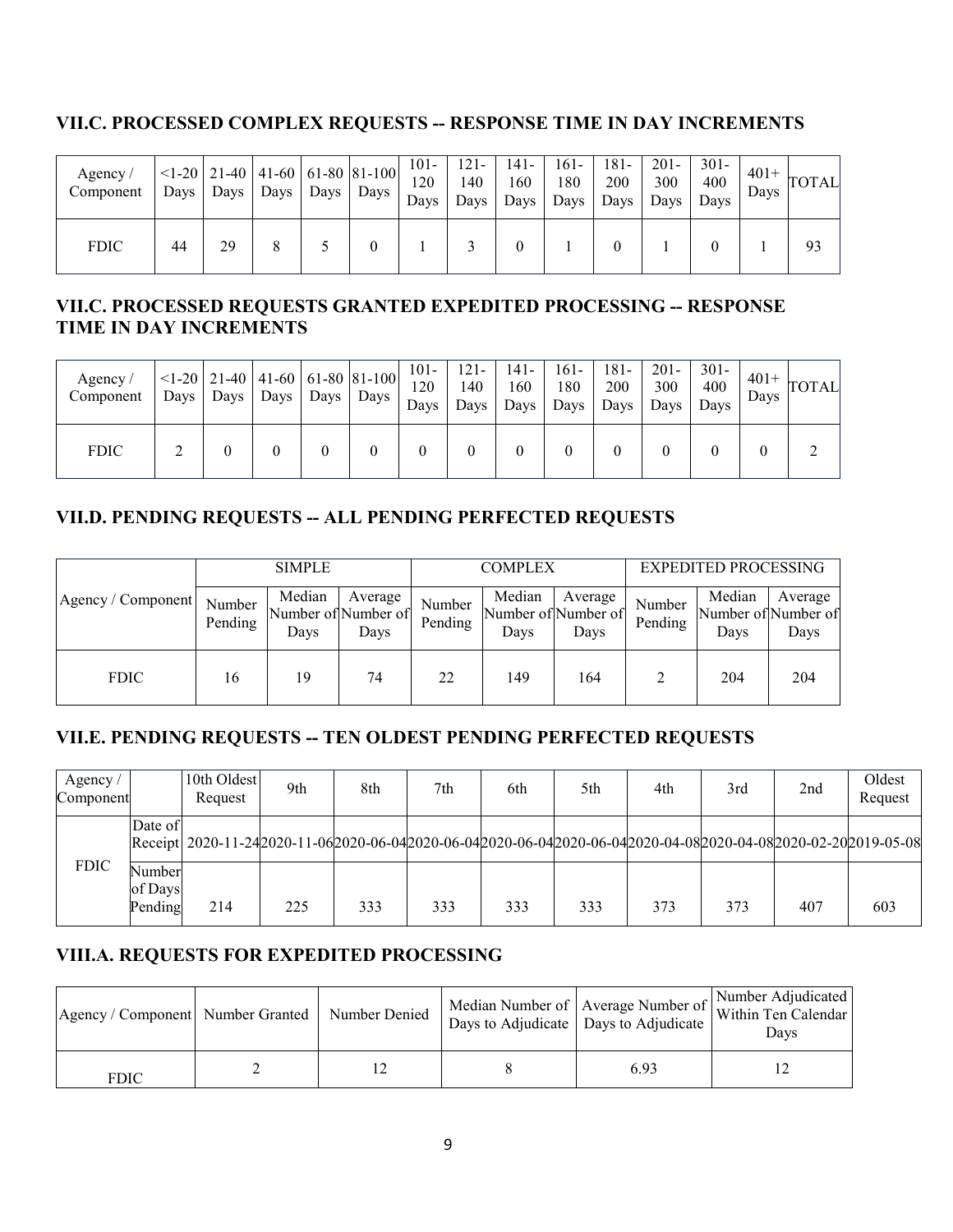# **VIII.B. REQUESTS FOR FEE WAIVER**

| Agency / Component | Number Granted | Number Denied | Median Number of Days<br>to Adjudicate | Average Number of<br>Days to Adjudicate |
|--------------------|----------------|---------------|----------------------------------------|-----------------------------------------|
| <b>FDIC</b>        |                |               | 6.:                                    | 18.25                                   |

### **IX. FOIA PERSONNEL AND COSTS**

|                    |                                                      | <b>PERSONNEL</b>                                          |                                              |                            |                                 | <b>COSTS</b>       |
|--------------------|------------------------------------------------------|-----------------------------------------------------------|----------------------------------------------|----------------------------|---------------------------------|--------------------|
| Agency / Component | Number of<br>"Full-Time<br><b>FOIA</b><br>Employees" | Number of<br>"Equivalent Full-<br>Time FOIA<br>Employees" | Total Number of<br>"Full-Time<br>FOIA Staff" | <b>Processing Costs</b>    | Litigation-<br>Related<br>Costs | <b>Total Costs</b> |
| <b>FDIC</b>        | 6                                                    | 2.00                                                      | 8.00                                         | \$2,407,670.00 \$35,800.60 |                                 | \$2,443,470.60     |

### **X. FEES COLLECTED FOR PROCESSING REQUESTS**

| Agency / Component | <b>Total Amount of Fees</b><br>Collected | Percentage of Total Costs |
|--------------------|------------------------------------------|---------------------------|
| <b>FDIC</b>        | \$4,161.10                               | $0.17\%$                  |

### **XI.A. NUMBER OF TIMES SUBSECTION (C) USED**

| $      -$<br>. venc | 12220<br>000<br>н<br>78X.<br>пe<br>ווור<br>ı ve<br>SU |
|---------------------|-------------------------------------------------------|
|                     |                                                       |

### **XI.B. NUMBER OF SUBSECTION (A)(2) POSTINGS**

| Agency / Component | Number of $(a)(2)$ Records Posted<br>by the FOIA Office | Number of $(a)(2)$ Records Posted<br>by the Program Offices |
|--------------------|---------------------------------------------------------|-------------------------------------------------------------|
| FDIC               |                                                         | 305                                                         |

# **XII.A. BACKLOGS OF FOIA REQUESTS AND ADMINISTRATIVE APPEALS**

| Agency / Component | Number of Backlogged Requests as of<br>End of Fiscal Year | Number of Backlogged Appeals as of End of<br>Fiscal Year |
|--------------------|-----------------------------------------------------------|----------------------------------------------------------|
| <b>FDIC</b>        |                                                           |                                                          |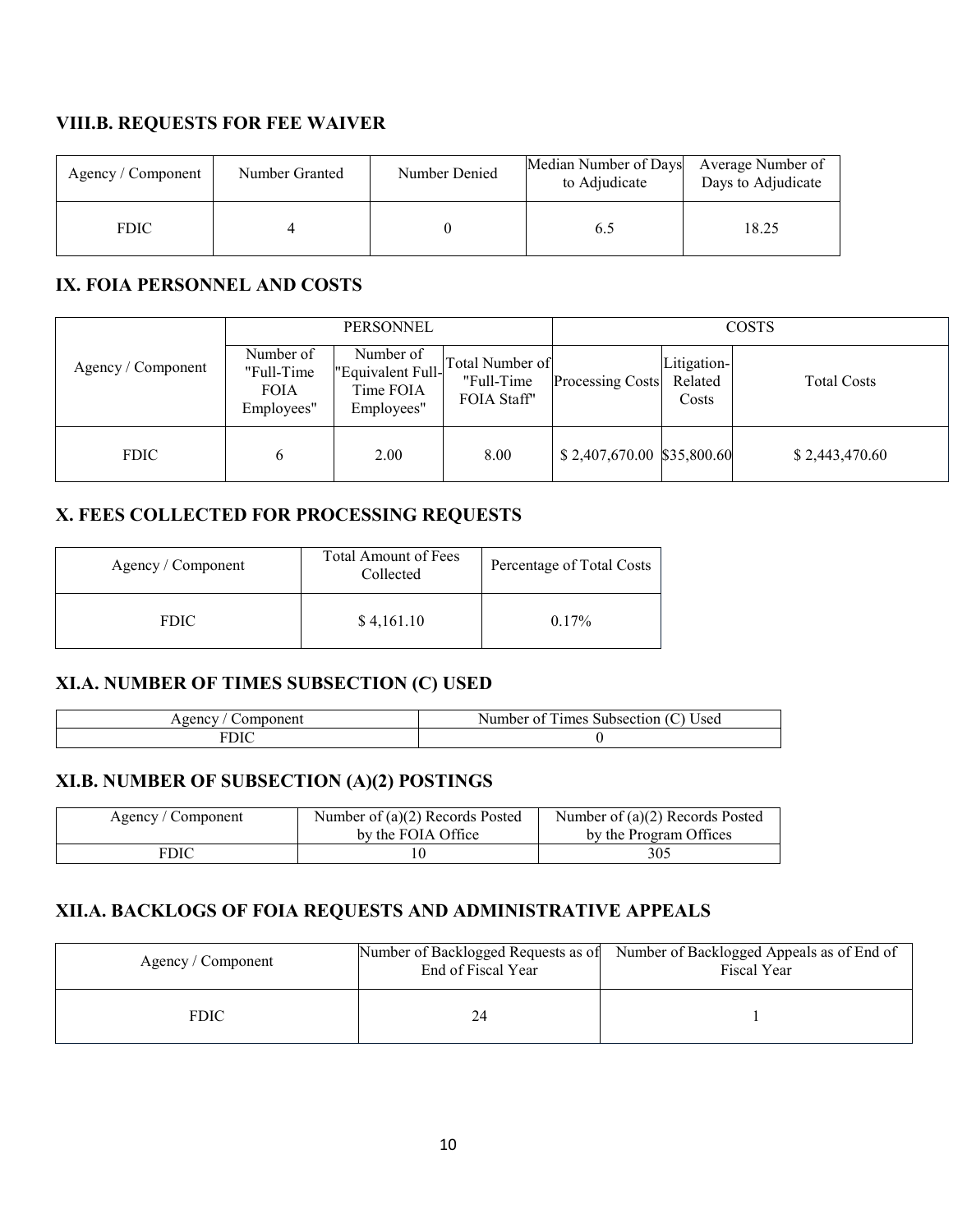### **XII.B. CONSULTATIONS ON FOIA REQUESTS -- RECEIVED, PROCESSED, AND PENDING CONSULTATIONS**

| Agency / Component | Number of Consultations<br>Received from Other<br>Agencies that were<br>Pending at the Agency as<br>of Start<br>of the Fiscal Year | Number of<br><b>Consultations Received</b><br>from Other Agencies<br>During the Fiscal Year | Number of Consultations<br>Received from Other<br>Agencies that were<br>Processed by the Agency<br>During the Fiscal Year | Number of Consultations<br>Received from Other<br>Agencies that were<br>Pending at the Agency as<br>of End<br>of the Fiscal Year |
|--------------------|------------------------------------------------------------------------------------------------------------------------------------|---------------------------------------------------------------------------------------------|---------------------------------------------------------------------------------------------------------------------------|----------------------------------------------------------------------------------------------------------------------------------|
| <b>FDIC</b>        |                                                                                                                                    |                                                                                             |                                                                                                                           |                                                                                                                                  |

#### **XII.C. CONSULTATIONS ON FOIA REQUESTS -- TEN OLDEST CONSULTATIONS RECEIVED FROM OTHER AGENCIES AND PENDING AT THE AGENCY**

| Agency/<br>Component |                | 10th Oldest<br>Consultation | 9th | 8th | 7th | 6th | 5th | 4th | 3rd | 2nd | Oldest<br>Consultation |
|----------------------|----------------|-----------------------------|-----|-----|-----|-----|-----|-----|-----|-----|------------------------|
|                      | Date           | N/A                         | N/A | N/A | N/A | N/A | N/A | N/A | N/A | N/A | 2021-07-23             |
| <b>FDIC</b>          | Number of Days | $\boldsymbol{0}$            |     |     |     |     |     |     |     | 0   | 48                     |

#### **XII.D.(1). COMPARISON OF NUMBERS OF REQUESTS FROM PREVIOUS AND CURRENT ANNUAL REPORT -- REQUESTS RECEIVED AND PROCESSED**

|                    |                      | NUMBER OF REQUESTS RECEIVED                                         | NUMBER OF REQUESTS PROCESSED                                                                                           |                                                                      |  |
|--------------------|----------------------|---------------------------------------------------------------------|------------------------------------------------------------------------------------------------------------------------|----------------------------------------------------------------------|--|
| Agency / Component | Year's Annual Report | Fiscal Year from Last   Fiscal Year from Current  <br>Annual Report | Number Received During Number Received During Number Processed During<br>Fiscal Year from Last<br>Year's Annual Report | Number Processed<br>During Fiscal Year from<br>Current Annual Report |  |
| <b>FDIC</b>        | 371                  | 312                                                                 | 360                                                                                                                    | 295                                                                  |  |

#### **XII.D.(2). COMPARISON OF NUMBERS OF REQUESTS FROM PREVIOUS AND CURRENT ANNUAL REPORT -- BACKLOGGED REQUESTS**

| Agency / Component | Number of Backlogged Requests as of<br>End of the Fiscal Year from Previous<br>Annual Report | Number of Backlogged Requests as of<br>End of the Fiscal Year from Current<br>Annual Report |  |  |
|--------------------|----------------------------------------------------------------------------------------------|---------------------------------------------------------------------------------------------|--|--|
| <b>FDIC</b>        |                                                                                              | 24                                                                                          |  |  |